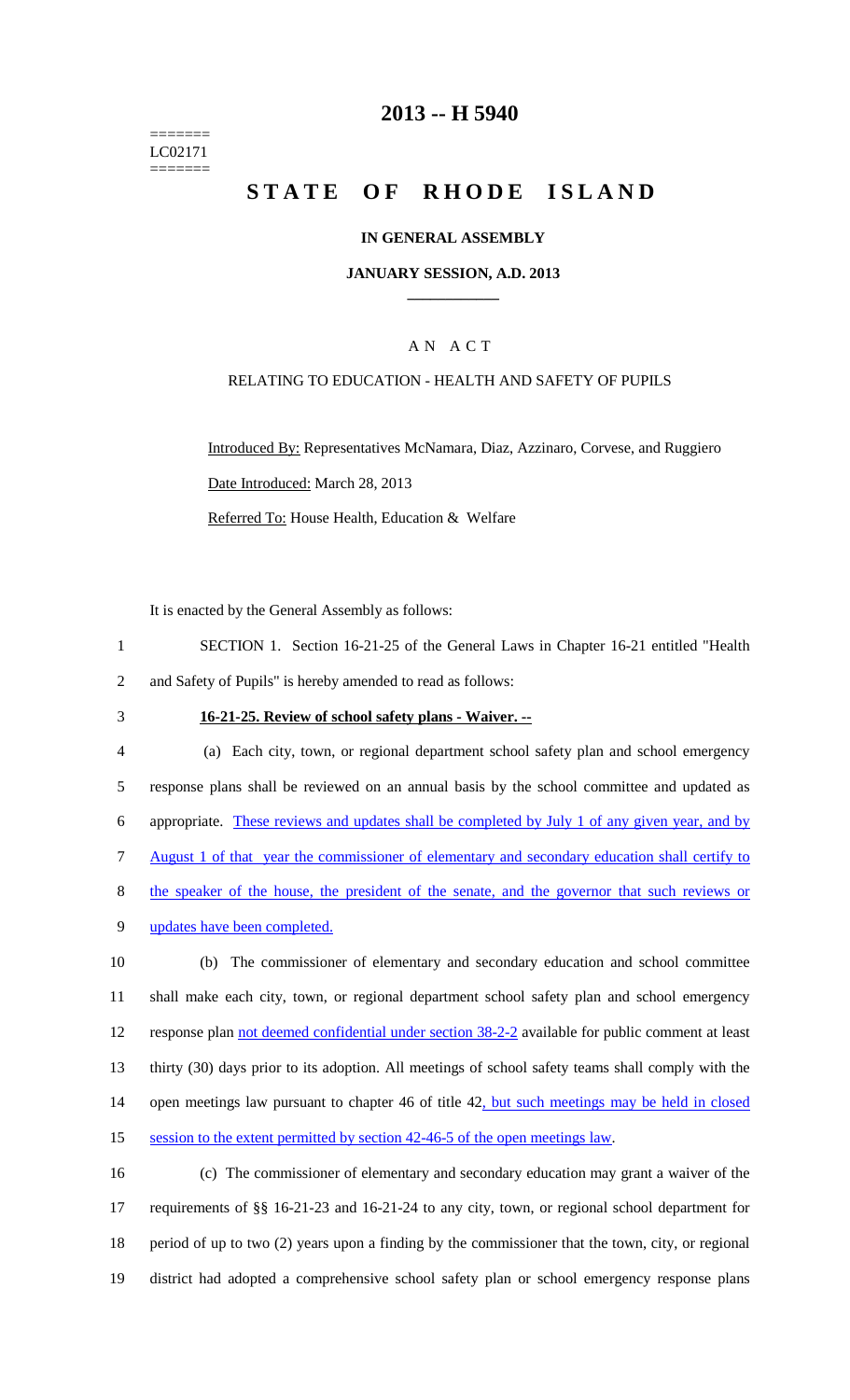- 1 which are in substantial compliance with the requirements of §§ 16-21-23 and 16-21-24.
- 2 Provided, however, no waiver shall extend beyond June 30, 2003.
- 3 SECTION 2. This act shall take effect upon passage.

#### $=$ LC02171 =======